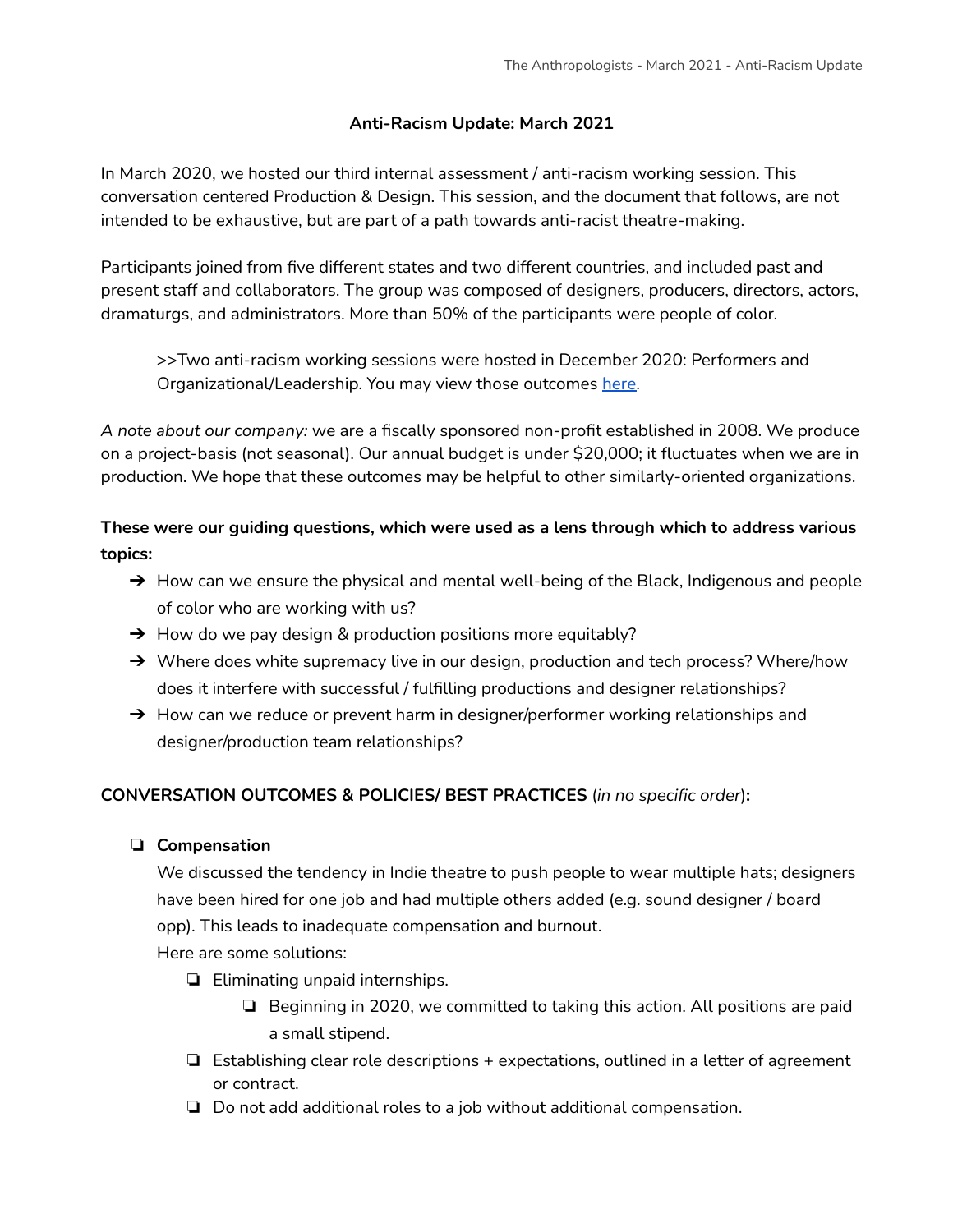- ❏ Consider non-monetary compensation for a person who is asked to take on extra roles, etc., e.g. associate producer credit.
- ❏ Assessing individual designer or production team roles to determine compensation vs. a flat fee across all positions.
- ❏ Identifying hidden costs of a position (e.g. access to drafting technology, soft goods like thread) and work towards compensation.
- ❏ Build in more pre-production time to reduce or prevent harm during tech and compensate accordingly.
- ❏ Transparency in the budget: be transparent with the team about our financial capacity and our budgeting priorities / values.

## ❏ **Harm Reduction/Prevention**

- ❏ Pre-Production
	- ❏ Set clear parameters and expectations at the beginning of the collaborative effort. That way people can communicate the needs of the production clearly and with respect.
	- ❏ Taking into account the unique needs of each artist and designer.
	- ❏ Develop a mutual "language" ahead of tech, so that under high stress, you don't end up harming each other.
	- ❏ Include designers in venue selection, if possible
		- ❏ Also: survey the designers for questions they have about the venue, etc.

### ❏ Rehearsal

- ❏ Don't devalue artist / designer time.
	- ❏ E.g. Being called to a rehearsal when you aren't being utilized for anything. This is demoralizing.

### ❏ Tech

- ❏ Approaching tech with the mindset that things won't be "right" the first time and that's ok.
- ❏ Director (and other leadership) setting the tone for tech with a sense of calm
- ❏ Emphasizing problem solving as a team, not as an individual sport.
- ❏ Build in flexibility for the needs of technicians
- ❏ Reduce harm by better check-ins during breaks

### ❏ **Identifying White Supremacy Culture in Production & Design**

We approached this portion of the conversation with the acknowledgement that: "Tech is the culmination of all of white supremacy culture." Just as true is that having a bigger budget doesn't necessarily solve all of these problems!!